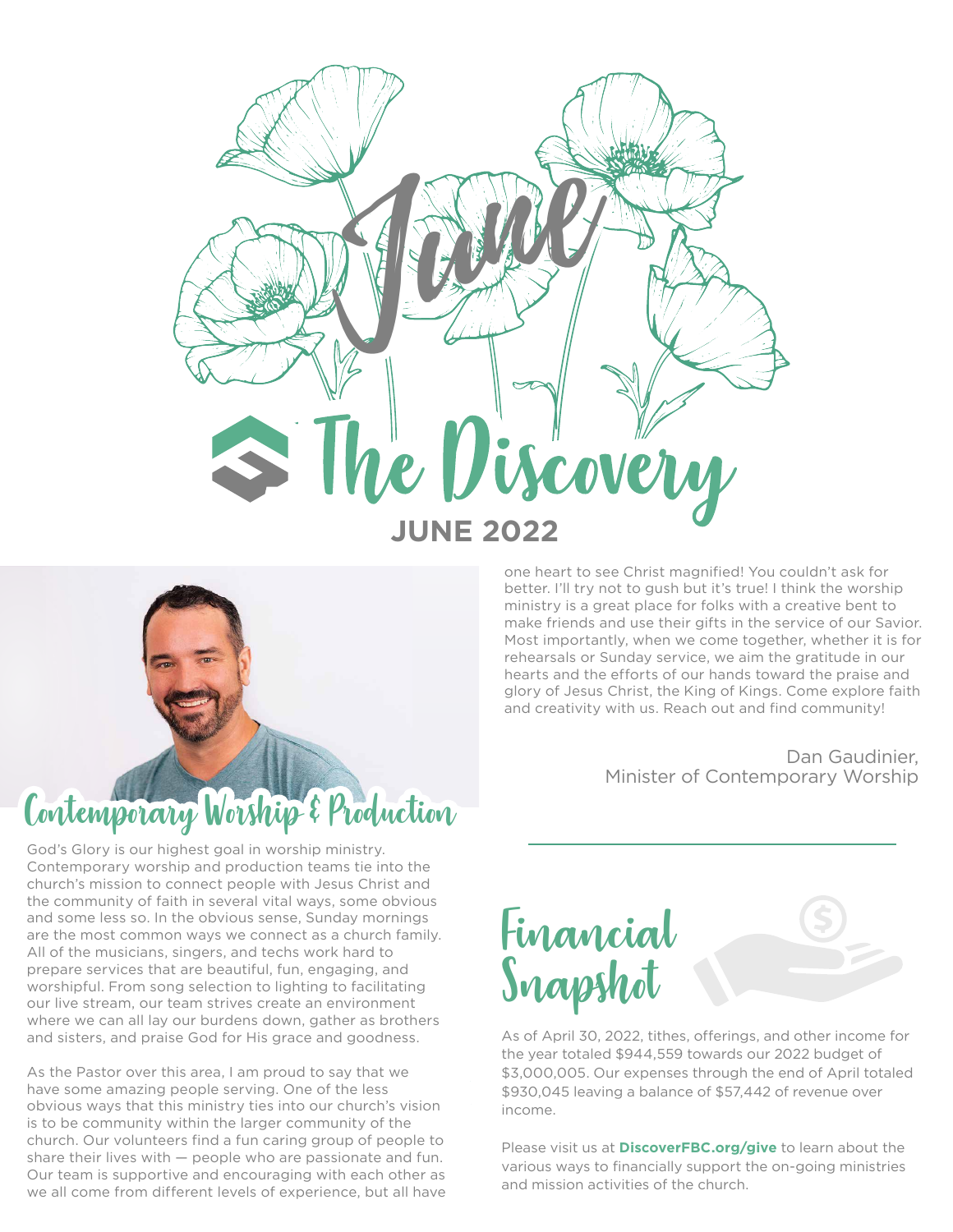

One of the great figures in biblical history, Solomon, says it best when he remarks, "Where there is no vision, the people perish." (Proverbs 29:18). While these words from the wise king are roughly three thousand years old, they are as true today as they were at their origin. When a group of people are united around a common goal, then incredible things can happen. Sharing a collective vision allows a group of people to focus their energy and resources around achieving their mission.

When I arrived at the First Baptist Church of Augusta in 2017, one of the first things I realized is that we lacked a shared vision. Don't get me wrong, our church was doing incredible things in so many different areas. But one key element missing from our church was a guiding vision for all our ministry initiatives. If we were going to be the best church that we could possibly be, then I knew that we had to spend significant time and energy working to identify the one thing that would guide our work as a church for the future.

After months of prayer, reflection, and learning from our people, in August of 2019 we made our new vision statement public.

## **"Our vision is to connect people to Jesus Christ and this community of faith."**

 While I say that it is new, I believe that, in fact, we were simply returning to the best of our tradition and finding our roots once again in the Good News of Jesus Christ. Some of you are thinking this statement seems so simple. Of course, this is what a church should be doing in the world! However, by making this statement explicit as the guiding principle of our church, then we are able to ask a simple question as we consider how and why our church does the work that it is called to do. This one sentence gives us the ability to filter and focus our energy. If something doesn't connect people to Jesus Christ and our community of faith, we should not invest our time and energy. If it does, then we dig in with all our hearts!

What happened next was nothing short of incredible. We have seen an influx of guests in our church that walk away each week knowing that we want to see them connect with us and with Jesus. I watched as significant numbers of people took their next step in faith and become more fully devoted followers of Jesus Christ. I am convinced that it is in part because we agree on what we are called to do in the city of Augusta and beyond.

In this edition of the Discovery, I want to remind you of our vision and also let you hear from each of our staff members about how each of their ministry areas is made stronger by "connecting people to Jesus Christ and this community of faith."

Grace and Peace, Will Dyer, Senior Pastor



Ministry to Preschoolers and Children hits our vision at the uttermost core as these are formative years during which the basis for a life with Christ is established. These ministry opportunities happen through weekly programming, events and developing relationships with children and their families. These ministries do not happen with simply one or two individuals but through a whole host of leaders from within our church.

One addition over the past few years that has specifically targeted the church's mission is the addition of children's worship programming. Children's worship provides a space for children to find community with one another as they learn about faith and experience God together. This time is also an intentional opportunity to provide an engaging activity for children while their parents are attending worship allowing them to fully engage in the worship hour. The Orange curriculum recently adopted by the Preschool, Children's and Weekday Programs is an innovative and engaging curriculum which carries the same Biblical truths through each ministry area, providing additional resources for parents during the week.

In addition to nurturing and teaching children in their faith, we are also making an intentional effort to minister to parents and families. Through targeted invitation, we are making a strong effort to invite our FBC Weekday families to be a part of the larger FBC family. As a significant percentage of those families do not have a local church family, we hope that FBC can be a place they might call home. As I shift into my new role with the specific task of ministering to preschoolers and their families, I hope to continue looking for ways to connect our Weekday ministry to the larger mission of the church. I also look forward to ways we may continue to actively seek out ministry with young families by providing additional small group discipleship and fellowship connection opportunities for this group within our church and beyond.

> Martha Kate Hall, Director of Weekday Education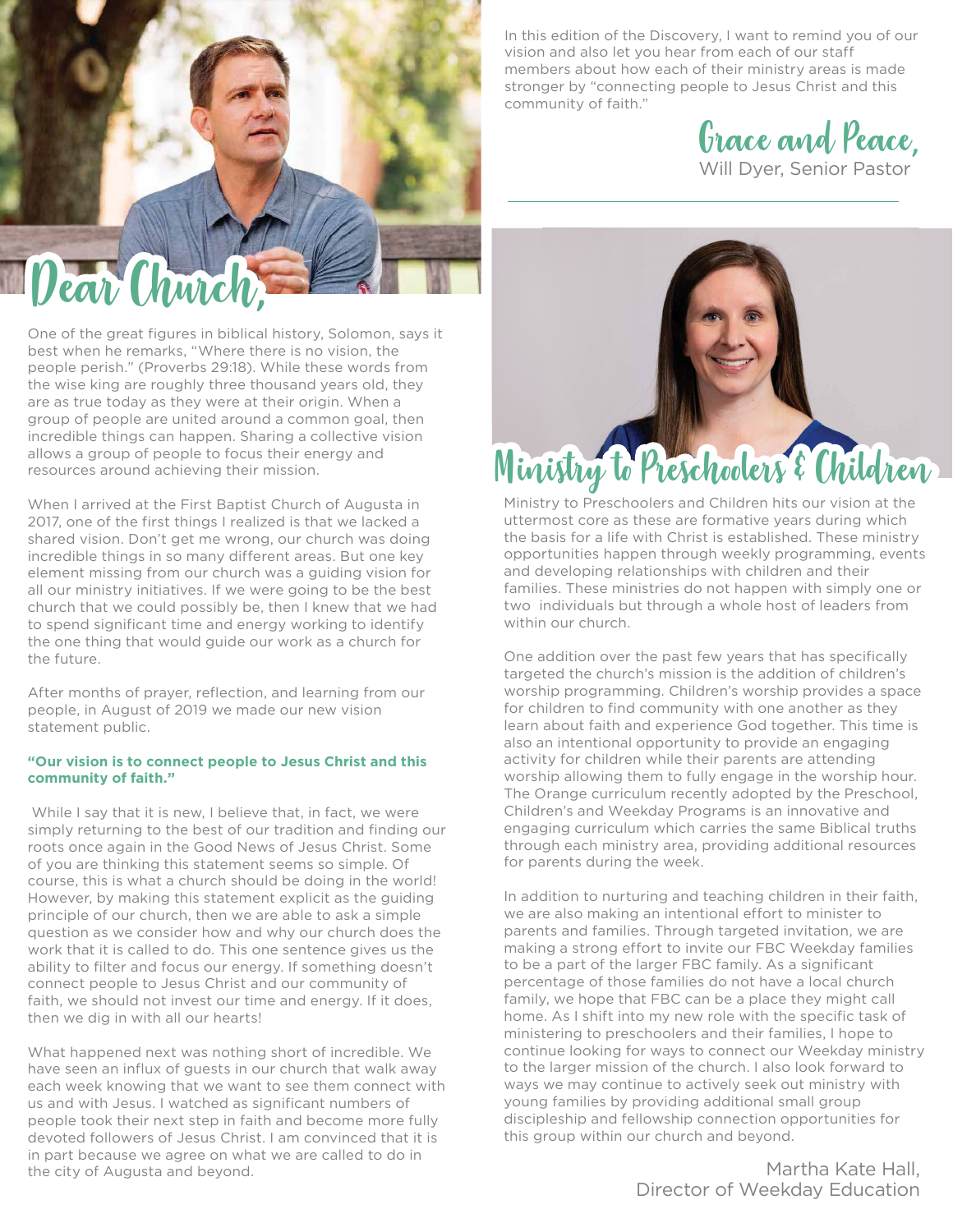## A Hope for Our Student Ministry

Given our current interim in Student ministry, I wanted to include some reflection about the youth ministry area—while helping understand how the model of Student ministry applies to many aspects of church life.

Candidly, one of the disappointments of our Student ministry in recent years has been the "all too soon" transition of student ministers. Ultimately, it is understood transition is going to happen. But shorter tenures have caused a lack of development of an over-arching philosophy of Student ministry that extends beyond the time of any one minister. In other words, in our current search process we have told candidates, "Come in and work with parents, students, and leaders to develop a philosophy that will carry us forward in times of transition." This is much better than asking a candidate to "bring your philosophy of ministry and impose it onto our context."

To live into the church's vision, the Student ministry must first be an inviting and exciting place. We need laughter and joy to be present, so that youth will want to stick around. And the excitement becomes so obvious that our students want to invite their friends. I can hear many of you already leaning into the tension we face—you didn't mention Jesus or the Bible…

Friends, if our Student ministry and, for that matter, the larger church—aren't places filled with joy and enthusiasm that welcomes those outside the faith, then people simply won't stay around for more.

Once you create a place where relationships can be developed, you then move on to helping youth understand the importance of their relationship with Christ. And particularly for students, you begin to give them the tools needed to face a world that is intensely against their faith. Within their first semester of college, kids will face the deconstructing of their faith (may happen before that). So are we giving them the tools necessary to reconstruct their faith in a way that declares Christ as their focus in life?

In this next season of Student ministry, I hope and pray we are living into the vision to connect students with Christ while giving them the ability to articulate an answer to the question, "Why Jesus?"

## Senior Adult Ministry

As I look to the future and my new role as Minister to Senior Adults and Missions, I am excited to live into our mission statement. I am excited to be intentional with all that is planned so that our ministry together lives and thrives within our desire to "Connect people with Jesus Christ and our faith community." Hebrews 10:24-25 says, "And let us consider how to provoke one another to love and good deeds, not neglecting to meet together, as is the habit of some, but encouraging one another, and all the more as you see the Day approaching." I want our members and neighbors who are 55 years and older to know that their presence here at FBC Augusta and their growth in their relationship with Jesus, is our most important work. I look forward to beginning again our day trips to foster new friendships, our visits to our members who live in assisted living across the CSRA, starting new adventures with new ideas through our Advisory committee, and connecting with our entire family of faith intergenerationally through special events. I look forward to spending time with small groups and with each of you individually, building and strengthening our connection.

Another way we can strengthen our connection with Jesus is to serve our neighbors and to bring his love to our community with our own hearts, hands, and feet. Through serving we can grow in our own personal relationship with God and "provoke one another to love and good deeds…" We have continued through the pandemic to do good deeds through our Benevolence Ministry. Our Benevolence Co-Directors, Terrie Bennett and Lisa Jones, continued caring for our neighbors financially for 2 years, and we have reopened the Food Pantry in full force as of April 15th, 2022 serving and connecting with our neighbors in need. As I learn and meet all of our mission partners around the CSRA I look forward to the invitation to join God in the good work already being done. I am most excited to keep a listening ear and heart to where God needs us to make a new connection.